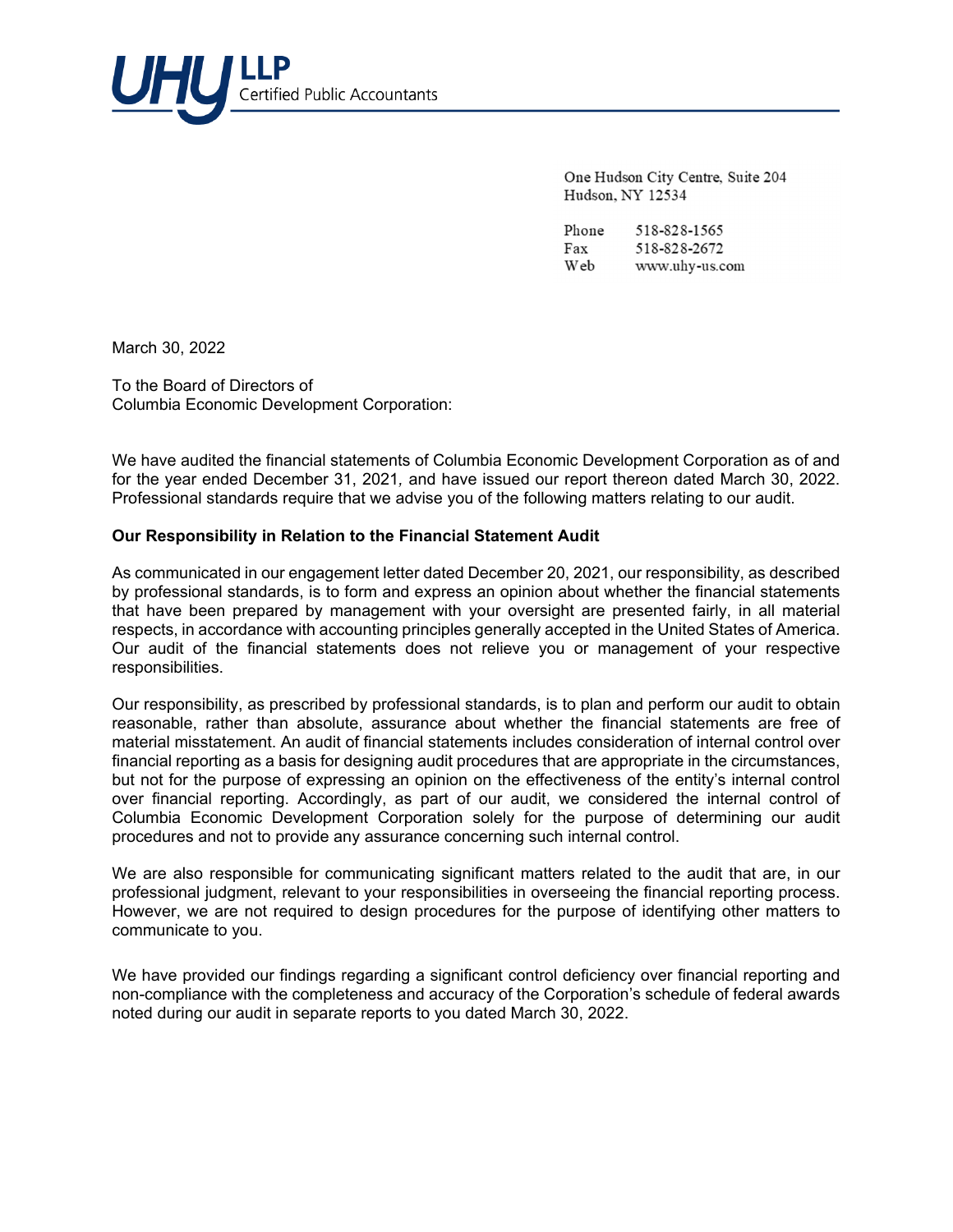# **Planned Scope and Timing of the Audit**

We conducted our audit consistent with the planned scope and timing we previously communicated to you.

## **Compliance with All Ethics Requirements Regarding Independence**

The engagement team and others in our firm, as appropriate have complied with all relevant ethical requirements regarding independence. We have applied a safeguard which included a quality control partner review to the independence threat of our preparation of the Organization's financial statements and preparation of the Organization's annual tax return.

## **Significant Risks Identified**

We have identified the following significant risks:

- Revenue recognition
- Management override

As a result of our audit procedures, we did not identify any control deficiencies related to the identified significant risks above except for the accounting for a certain CDBG grant that originally was netted but should have been grossed up even though it was a pass-through type award.

### **Qualitative Aspects of the Entity's Significant Accounting Practices**

#### *Significant Accounting Policies*

Management has the responsibility to select and use appropriate accounting policies. A summary of the significant accounting policies adopted by Columbia Economic Development Corporation is included in Note 2 to the financial statements. There has been no initial selection of accounting policies and no changes in significant accounting policies or their application during 2021. No matters have come to our attention that would require us, under professional standards, to inform you about (1) the methods used to account for significant unusual transactions and (2) the effect of significant accounting policies in controversial or emerging areas for which there is a lack of authoritative guidance or consensus.

#### *Significant Accounting Estimates*

Accounting estimates are an integral part of the financial statements prepared by management and are based on management's current judgments. Those judgments are normally based on knowledge and experience about past and current events and assumptions about future events. Certain accounting estimates are particularly sensitive because of their significance to the financial statements and because of the possibility that future events affecting them may differ markedly from management's current judgments.

The most sensitive accounting estimate affecting the financial statements is the allowance for loan losses*.* 

Management's estimate of the allowance for loan losses is based on a review of outstanding loans receivable on an individual loan basis. Management performs a risk assessment of each loan considering collateral, payment history, delinquency status, and other matters indicating the borrower's ability to pay. We evaluated the key factors and assumptions used to develop the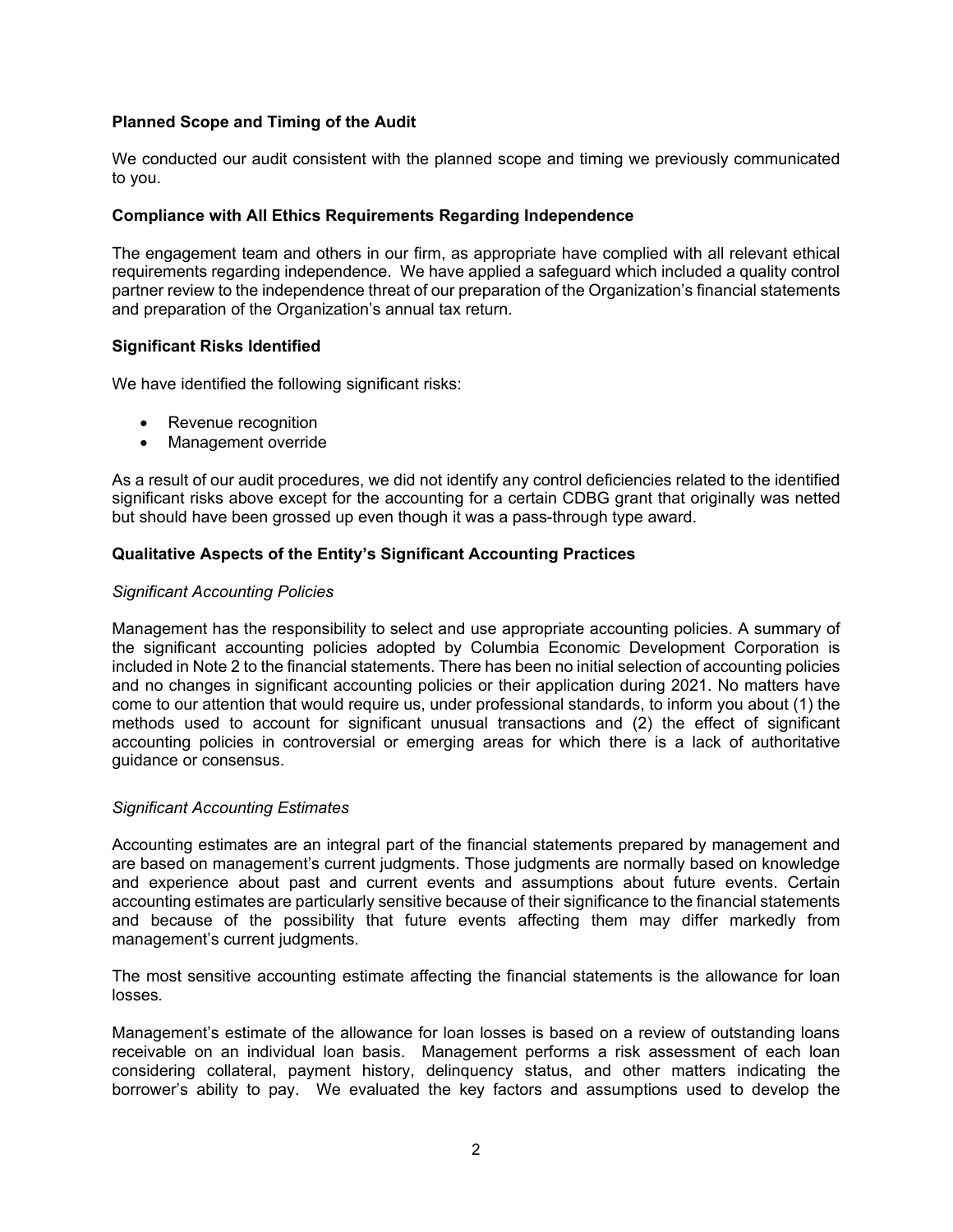allowance for loan losses and determined that the estimate is reasonable in relation to the basic financial statements taken as a whole.

### *Financial Statement Disclosures*

Certain financial statement disclosures involve significant judgment and are particularly sensitive because of their significance to financial statement users. The most sensitive disclosures affecting Columbia Economic Development Corporation's financial statements related to the allowance for loan losses, revenue recognition, and loans.

### **Significant Difficulties Encountered during the Audit**

We encountered no significant difficulties in dealing with management relating to the performance of the audit.

### **Uncorrected and Corrected Misstatements**

For purposes of this communication, professional standards require us to accumulate all known and likely misstatements identified during the audit, other than those that we believe are trivial, and communicate them to the appropriate level of management. Further, professional standards require us to also communicate the effect of uncorrected misstatements related to prior periods on the relevant classes of transactions, account balances or disclosures, and the financial statements as a whole. Uncorrected misstatements or matters underlying those uncorrected misstatements could potentially cause future-period financial statements to be materially misstated, even though the uncorrected misstatements are immaterial to the financial statements currently under audit. The following summarizes uncorrected financial statement misstatements whose effects in the current and prior periods, as determined by management, are immaterial, both individually and in the aggregate, to the financial statements taken as a whole:

- Increase in miscellaneous expense and accounts payable of \$2,666 to record charges on the Corporation's credit card in December 2021 not recorded until 2022.
- Decrease the allowance for loan loss and bad debt expense by \$42,655, to adjust for allowance for loan loss calculation.

In addition, professional standards require us to communicate to you all material, corrected misstatements that were brought to the attention of management as a result of our audit procedures. We proposed the following significant adjustment as a result of our audit:

Increase deferred revenue and loans receivable by \$45,000

### **Disagreements with Management**

For purposes of this letter, professional standards define a disagreement with management as a matter, whether or not resolved to our satisfaction, concerning a financial accounting, reporting, or auditing matter, which could be significant to Columbia Economic Development Corporation's financial statements or the auditor's report. No such disagreements arose during the course of the audit.

#### **Representations Requested from Management**

We have requested certain written representations from management, which are included in a separate letter dated March 30, 2022.